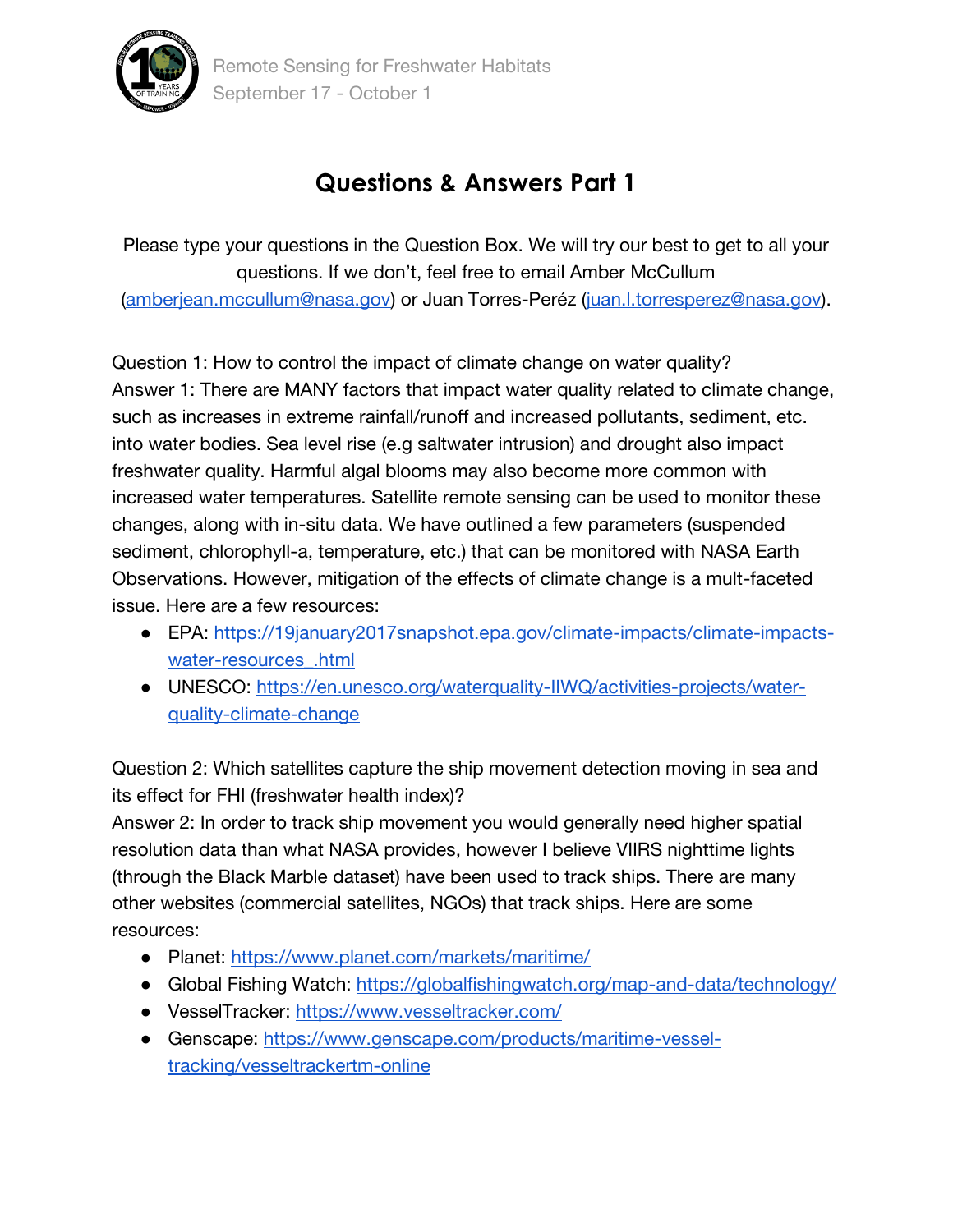

Question 3: What is the highest spatial resolution data available from NASA (current and planned)?

Answer 3: This depends on the type of data you are interested in using. If you are interested in optical data, Landsat, with a 30 m spatial resolution is commonly used. MODIS is more coarse, with a spatial resolution of 500m, or 1km depending on the product. ESA has optical sensors with higher spatial resolution (Sentinel), and there are commercial satellites with higher spatial resolution (such as WorldView-2 from Digital Globe and several small sat constellations from Planet).

Question 4: What portion of DOM is colored (CDOM)? If only CDOM is observable from remote sensing I'm wondering what proportion of total DOM in water is actually being detected using these methods?

Answer 4: It actually depends on the freshwater ecosystem that you're working with. And it will depend on the different constituents of the water column and also on the amount of detritus that is being decomposed in the water. That's some of the factors that affect CDOM in terms of its relationship with dissolved organic matter.

Question 5: Are you only using hyperspectral imaging to detect freshwater? Answer 5: An example of this is what I talked about in the presentation, particularly for Pinto Lake in Monterey Bay in CA. We used data from AVIRIS which is an airborne sensor usually flown at high altitude - 65k feet. It's particularly useful for detecting algal blooms in lakes and freshwater systems as well as in seawater.

Question 6: Can MNDWI data can be produced from Sentinel-2? Answer 6: Yes, see examples, below for more information.

- <https://www.mdpi.com/2072-4292/8/4/354>
- [https://www.arcgis.com/home/item.html?id=112db40d3640473aacb0d1f89146](https://www.arcgis.com/home/item.html?id=112db40d3640473aacb0d1f891462496) [2496](https://www.arcgis.com/home/item.html?id=112db40d3640473aacb0d1f891462496)

Question 7: Are there any plans by NASA or ESA to capture higher resolution (5 m or less) imagery in order to support studies of water quality in river ecosystem? Answer 7: The quick answer is no. The sensor mentioned, for instance SBG (Surface Biology and Geology) is still under the first phases of development and will have similar resolution to Landsat - about 30-60 m pixel size.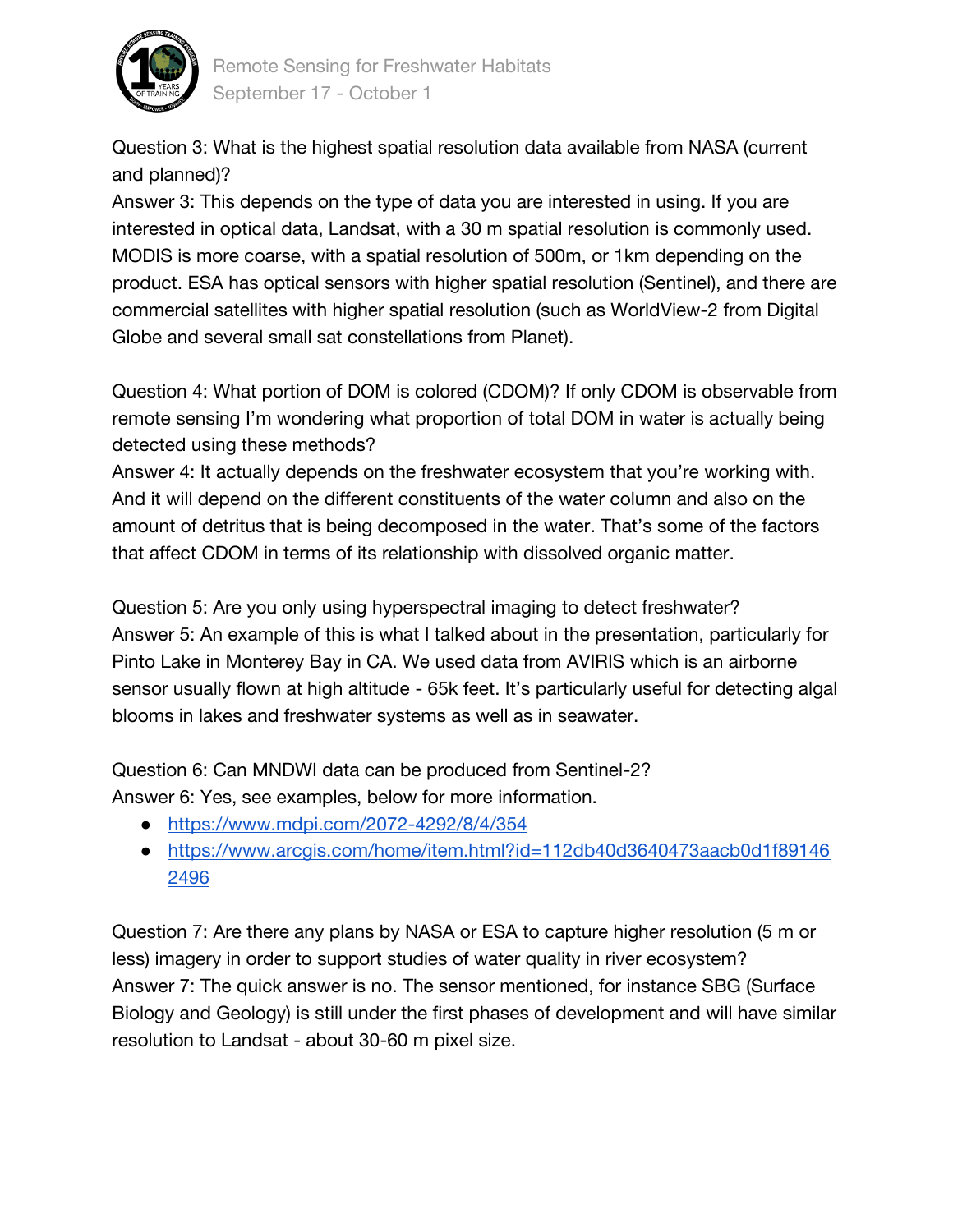

Question 8: What remotely sensed data would you use for estimating groundwater use for irrigation?

Answer 8: This is a difficult - In terms of groundwater estimation there is the GRACE-FO satellite, the Gravity Recovery and Climate Experiment. However, the spatial resolution is quite large. With GRACE what's being measured is changes in the Earth's gravitational pull. Gravitational anomalies can be translated into changes in total water storage. Using a water budget you can break it down to surface water vs. groundwater. That's over very large areas (300-400km). So it may not be useful for something like irrigation modeling.

There are other tools - like Landsat - that can monitor vegetation health, including measuring evapotranspiration. There's a tool called OpenET, which have been used by farmers in California for irrigation management. The last I'll mention is SMAP and that also measures soil moisture at large spatial resolutions - over a km. That can be used for monitoring soil moisture for large regions. See references below.

- GRACE:<https://gracefo.jpl.nasa.gov/mission/overview/>
- Landsat ET: <https://www.sciencedirect.com/science/article/pii/S0034425715302650>
- OpentET:<https://etdata.org/>
- SMAP:<https://smap.jpl.nasa.gov/>

Question 9: Can we measure Bathymetry of rivers?

Answer 9: This is from the paper I mentioned (Legleiter et al 2009) keep in mind the algorithm was developed for water systems that have very clear water. You have to be careful with that - it's only considering 2 different bands for doing the bathymetry of rivers. There are other algorithms developed. For example, that of Pan and Glennie (2015) which incorporates other bands from other parts of the visible spectrum and was particularly developed for hyperspectral data analysis using machine learning methods. It helps to differentiate between the bottom and other constituents of the water column.

Question 10: Is there a vector map of all the water streams globally? What about aquifers?

Answer 10: I would recommend a couple different ones. There's one developed by Harvard that contains data from practically all the world's rivers. You can download data from there. Harvard World Rivers:<https://worldmap.harvard.edu/maps/4854>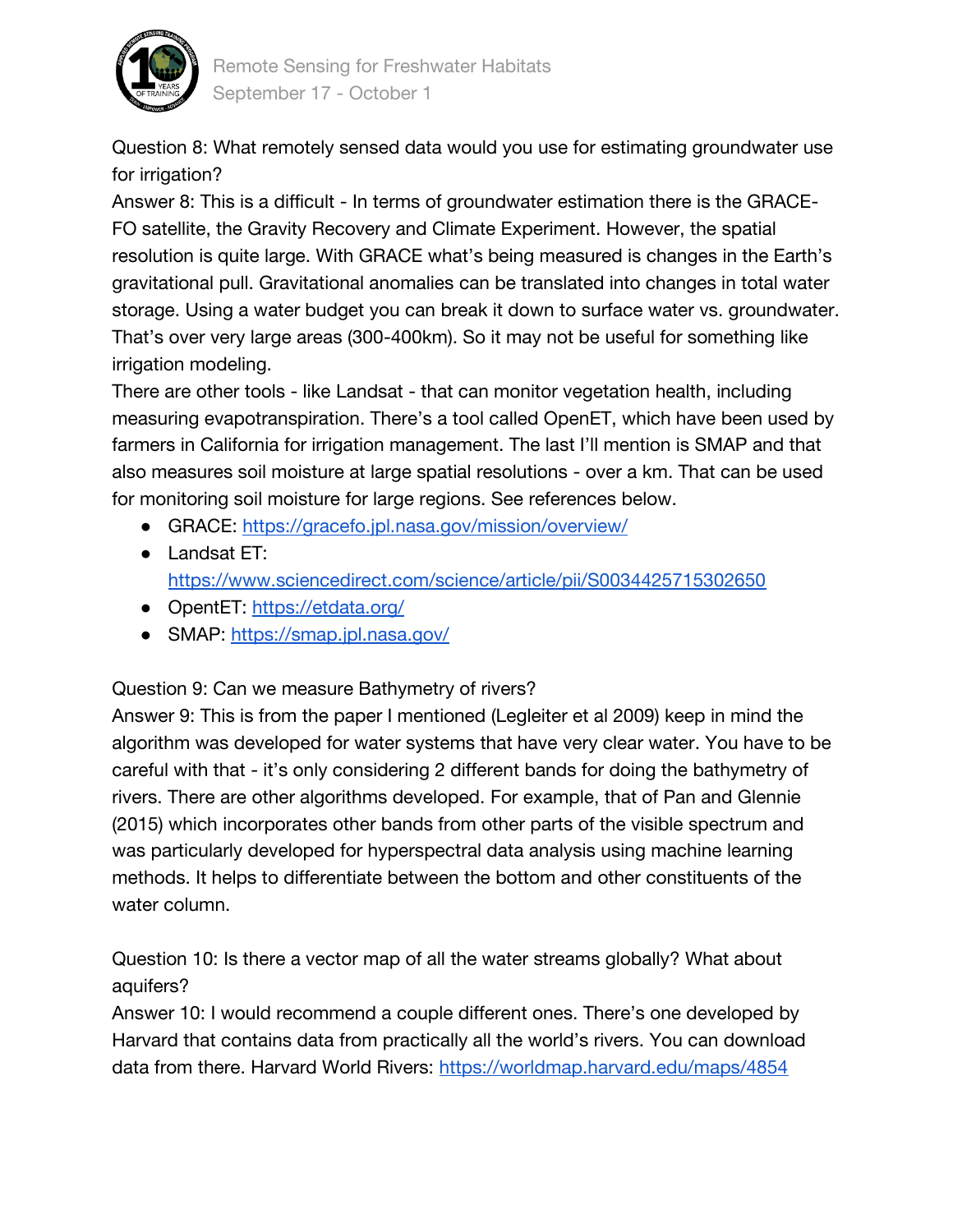

Another resource is from USGS - they have different maps that include global rivers, but particularly from the U.S [\(https://waterdata.usgs.gov/nwis/rt\)](https://waterdata.usgs.gov/nwis/rt). There is also a map of global river widths created using Landsat data [\(https://science.sciencemag.org/content/361/6402/585\)](https://science.sciencemag.org/content/361/6402/585).

Question 11: How can we obtain the data for an aquatic body completely covered by aquatic plants like hyacinths? Can we get the data on all the parameters of aquatic ecosystems for this condition?

Answer 11: This would be a tough one. If it's covered mostly with plants you can use for instance some algorithms like LAI (leaf area index) or maybe Floating Algal Index and that would give you just the information about the composition of the plants. It would be particularly hard to get data from the water column beneath the plants or the bottom.

Question 12: What is the best resolution data spatially for N and P detection in water? Answer 12: Here's a reference that uses Landsat data for estimating total P in rivers in China: Wu et al 2010 International Journal of Remote Sensing <https://www.tandfonline.com/doi/full/10.1080/01431160902973873>

Question 13: For freshwater index study estimation, do we need to use multi satellite imagery and also hyperspectral analysis?

Answer 13: We will discuss the freshwater health index during session 3. There are many datasets that are included in these estimates. Stay tuned!

Question 14: I'm using Landsat data for my GIS projects apart from landsat 8, ls there is a way to estimate land surface temperature from the previous Landsat satellites...?! and I want to know if lst is a factor that affects the fresh water quality...?! Answer 14: (Amber) Yes it can be done, see link below for paper reference.

- <https://www.mdpi.com/2072-4292/9/12/1208>
- [http://rslab.gr/downloads\\_LandsatLST.html](http://rslab.gr/downloads_LandsatLST.html)

Question 15: How effective would the detection be for the CDOM tracking in smaller order hillstream tributaries? I work in the high-altitude Himalaya Answer 15: Remember that in the case of NASA data - particularly Landsat - you're using data with a spatial resolution of 30 m. If it's a really small tributary, you'll probably get influence on the pixels from whatever's covering the surrounding areas of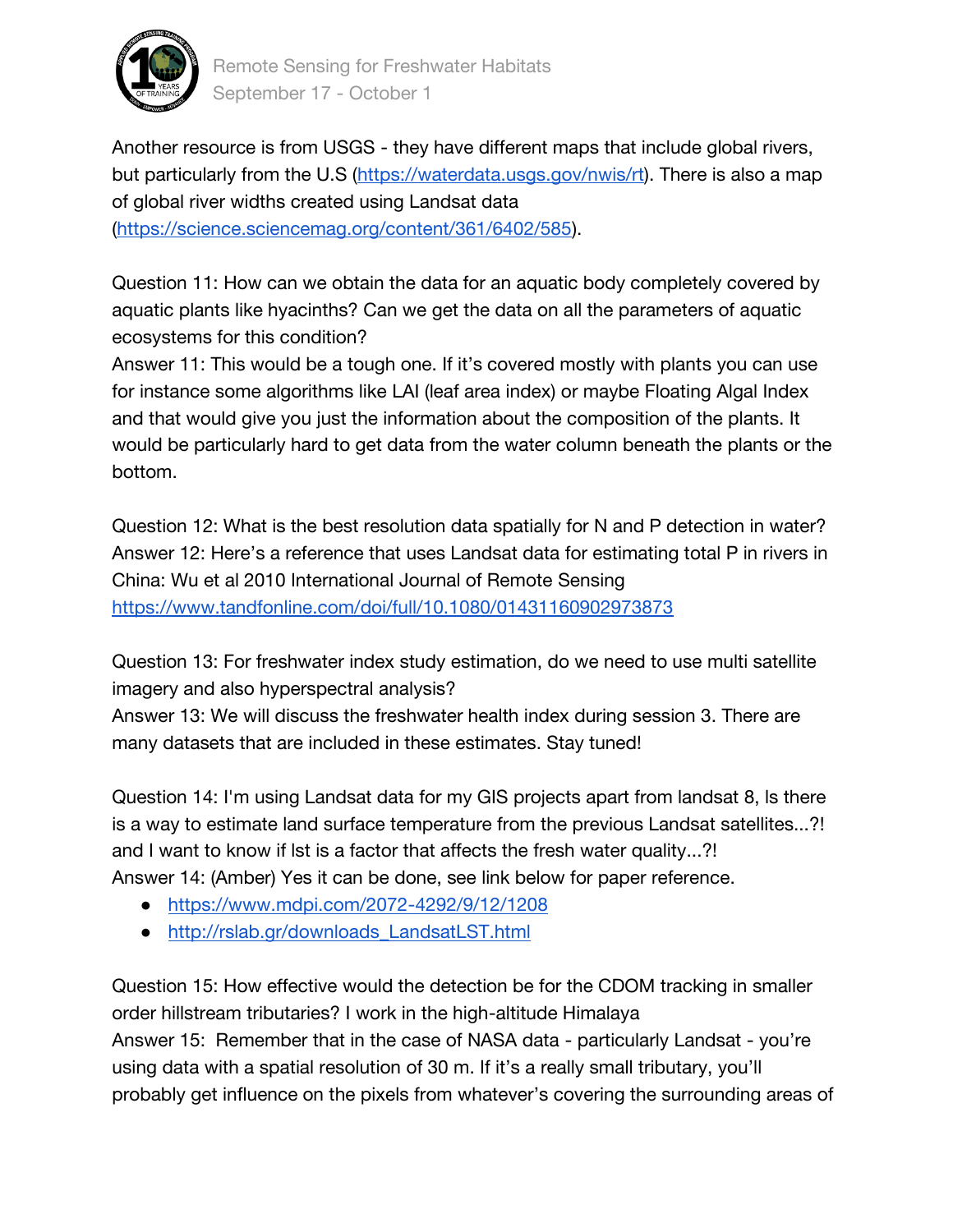

those tributaries. You might get data that isn't necessarily related to the water of the tributary. In that case, it's recommended to look for alternative sources of data - or higher resolution data from other sources.

Question 16: In your view, what is the best freely available global Digital Elevation Model?

Answer 16: USGS has digital elevation models [\(https://www.usgs.gov/faqs/where-can](https://www.usgs.gov/faqs/where-can-i-get-elevation-data?qt-news_science_products=7#qt-news_science_products)[i-get-elevation-data?qt-news\\_science\\_products=7#qt-news\\_science\\_products\)](https://www.usgs.gov/faqs/where-can-i-get-elevation-data?qt-news_science_products=7#qt-news_science_products). Our upcoming SAR training in October (to be announced) will also cover how to create DEMs from SAR data.

SAR trainings are generally under disasters and water resources - so would encourage you to take a look at those (and those also include DEMs).

Question 17: What remote sensing if any would be available for headwaters (e.g. streams of less than third order less than 10m in width)?

Answer 17: (Amber) The most commonly used sensor is Landsat, and then Aqua/Terra MODIS, and those are too coarse to study a river that narrow. I would encourage you to look into commercial sensors for that. Maybe using [Worldview-2,](https://www.satimagingcorp.com/satellite-sensors/worldview-2/) which is about 1.84m spatial resolution. In terms of studying those systems, NASA satellite data may not be your best option. But there are pros/cons to using commercial satellite information, because they're often not freely available. Another alternative is to explore the use of drone data for capturing information on smaller-scale ecosystems. Drones have also been used to monitor temperature changes in river systems.

Question 18: What type of satellite products would be recommendable for detecting plants washed out by the Amazon River to the sea.

Answer 18: Landsat (30 m resolution) could be an alternative as well as Sentinel data. If you're thinking about a high amount of plants being washed out - for instance, know that it's not necessarily being washed by rivers - but the situation of Sargassum in the Caribbean, Landsat and MODIS have been used to track Sargassum in the Caribbean. So those can also be used to track plants washed out by rivers, like the Amazon.

Question 19: What Satellite is used for time series data for Soil Moisture for specifically for African: Soil Moisture data to monitoring and evaluating drought ? Answer 19: Soil Moisture Active Passive via SMAP:<https://smap.jpl.nasa.gov/> Again, the spatial resolution is quite coarse, but this can be used for large region (3 to 9km).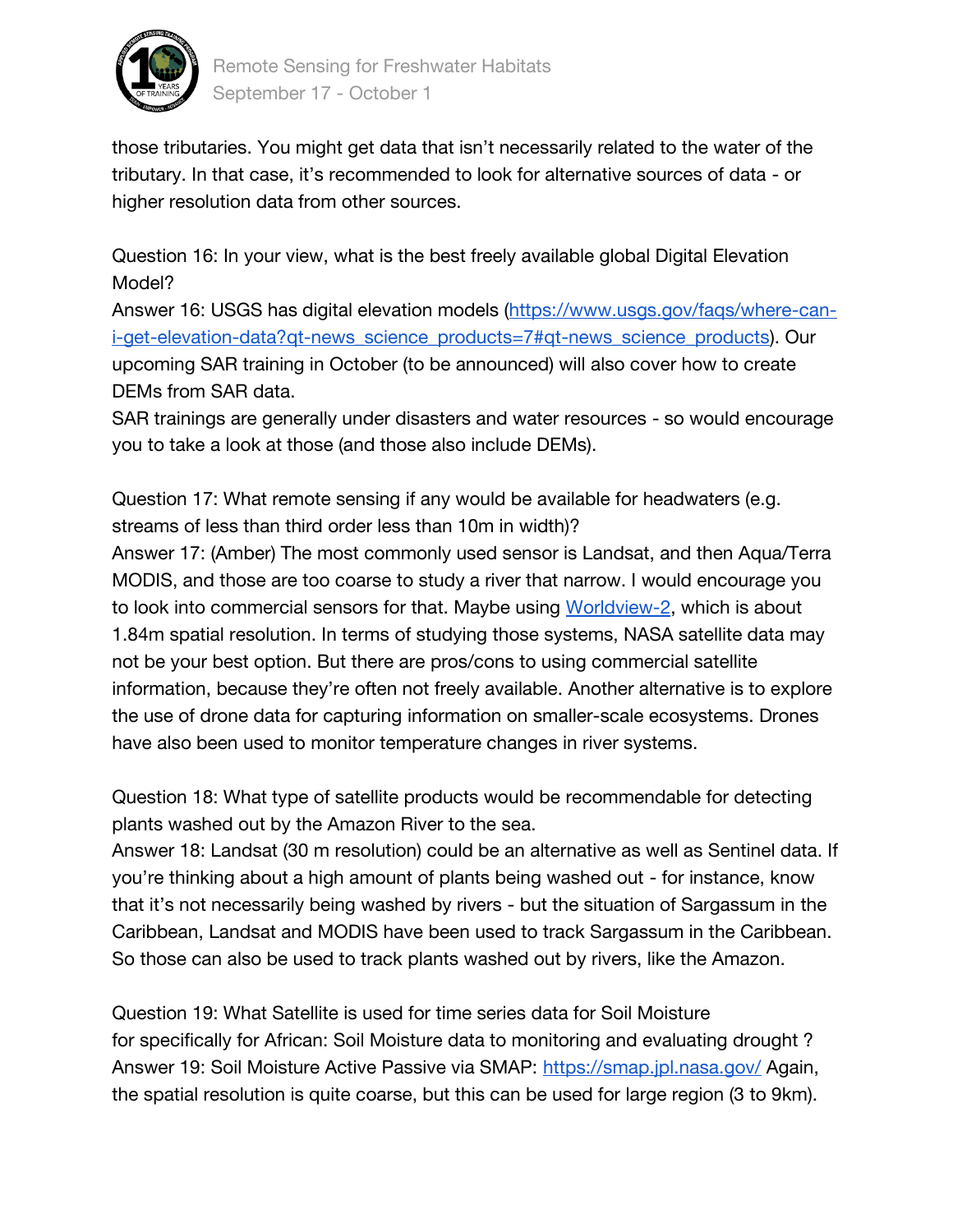

Remote Sensing for Freshwater Habitats September 17 - October 1

(Amber) SMAP is pretty coarse resolution and has a repeat time of about a week, depending on your location. You could also monitor vegetation health by MODIS (daily temporal resolution). There are additional resources that use drought indices which are generally precipitation anomalies to understand drought on a large scale. Looking at things like the Standardized Precipitation Index or the Palmer Drought Severity Index. Some of these also incorporate ground station data as well as remote sensing data. One place to look is [climate engine](http://climateengine.org/) - it's a great resource for mapping drought. It doesn't have SMAP data, but it's a good starting point.

Question 20: Where can we get the models that were mentioned (that plug into gis software) for the global flood mapping efforts? Answer 20: InVEST is used to map ecosystem services [\(https://naturalcapitalproject.stanford.edu/invest/\)](https://naturalcapitalproject.stanford.edu/invest/). May also want to look into WaterGAP [\(http://www.watergap.de/\)](http://www.watergap.de/)

Question 21: What satellite data can I use to map coral reefs?

Answer 21: That's not particularly related to freshwater ecosystems - but the thing about coral reefs is that they're ecosystems that are highly diverse. So it's hard to find data that has the high spatial resolution if you want to differentiate between the different components - e.g., coral, algae. Landsat data has been used on coarser resolution. Usually there's also MODIS or VIIRS data has been used, but not necessarily to map coral reefs, but to assess water quality and relate that to the health of the ecosystem. Lately, a lot of drone data has been used for mapping at really high resolution.

Question 22: How to utilize/incorporate information from satellites such as the TRMM to quantify the amount of precipitation?[

Answer 22: **IMERG** is a commonly used product that integrates TRMM and GPM data. These data can be found on [Giovanni.](https://giovanni.gsfc.nasa.gov/giovanni/) Look for an IMERG focused webinar from ARSET in the next year. Also, take a look at the recordings and materials form a previous ARSET webinar on that subject: Introduction to Global Precipitation Measurement (GPM) Data and Applications

[\(https://arset.gsfc.nasa.gov/disasters/webinars/global-precipitation\)](https://arset.gsfc.nasa.gov/disasters/webinars/global-precipitation)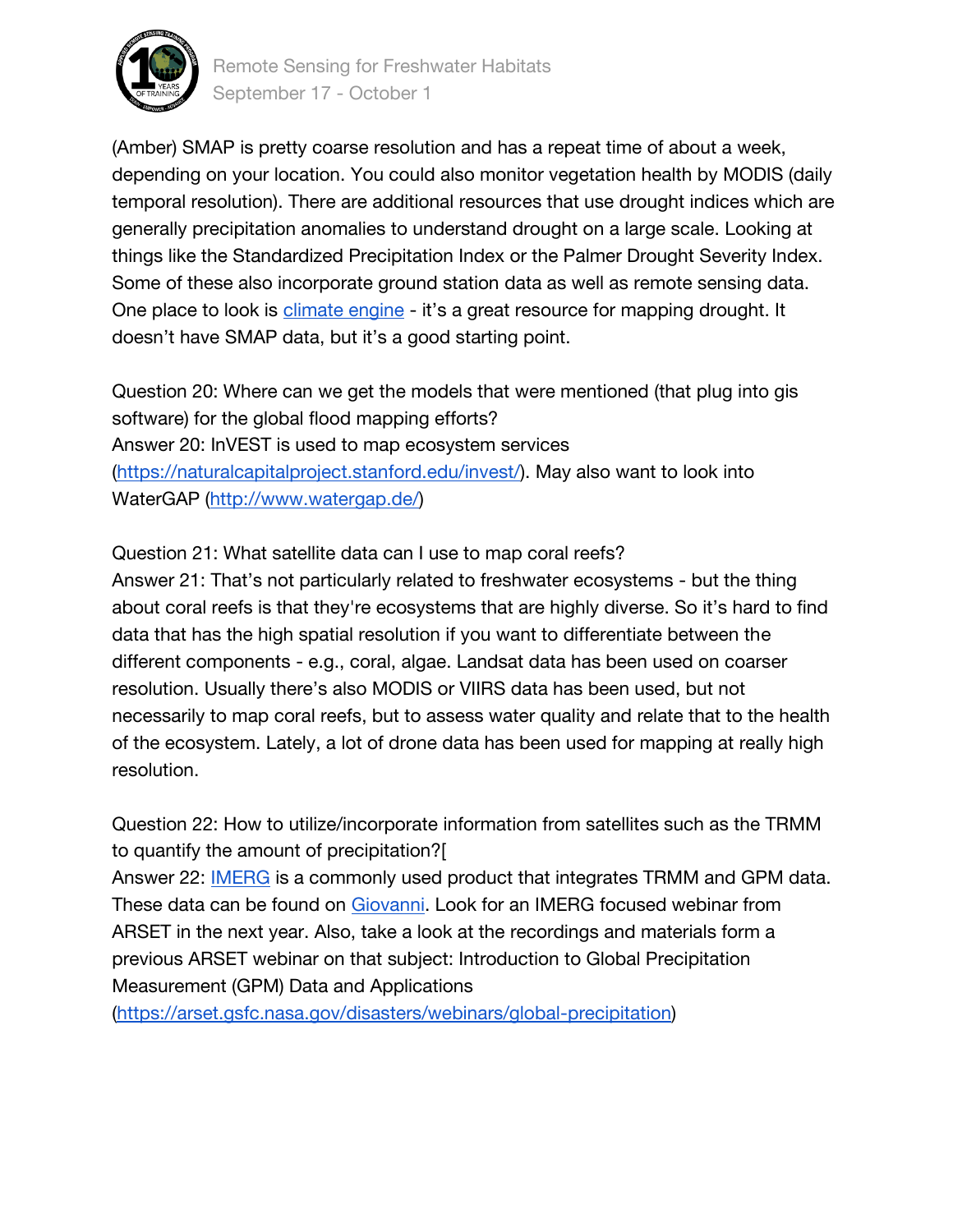

Question 23: Are you aware of any models that can be used to detect nano particles? Answer 23: Depending on the composition of the plastics, it would be how it reflects eventually to the sensor. I am not aware of any NASA work related to this, but other researchers have been using airborne data to map large plastic patches in the ocean. Here are a few references:

- <https://www.ncbi.nlm.nih.gov/pmc/articles/PMC5803285/>
- <https://theoceancleanup.com/updates/remote-sensing-of-ocean-plastics/>
- [https://www.intechopen.com/books/monitoring-of-marine-pollution/detection](https://www.intechopen.com/books/monitoring-of-marine-pollution/detection-and-monitoring-of-marine-pollution-using-remote-sensing-technologies)[and-monitoring-of-marine-pollution-using-remote-sensing-technologies](https://www.intechopen.com/books/monitoring-of-marine-pollution/detection-and-monitoring-of-marine-pollution-using-remote-sensing-technologies)
- [https://www.gislounge.com/monitoring-mapping-microplastics-marine](https://www.gislounge.com/monitoring-mapping-microplastics-marine-ecosystems/)[ecosystems/](https://www.gislounge.com/monitoring-mapping-microplastics-marine-ecosystems/)

Question 24: I haven't tried using the coastal band of Landsat 8 but I am curious to see if it can be applied to ephemeral rivers in Southern California?

Answer 24: The use of this and other Landsat bands to ephemeral systems can be limited due to the spatial resolution of the sensor (30m) and the width of the particular ecosystem you are interested in.

Question 25: Is there a technique that allows correction of water pixels contaminated by land due to low spatial resolution of the satellite?

Answer 25: This is a common issue, called mixed pixels, when a pixel contains multiple types of components. The process to assist with this is call spectral unmixing. This can be done with a variety of statistical techniques to separate these different spectral signatures, such as principal component analysis or neural networks. Here are some more references:

- [https://www.tandfonline.com/doi/abs/10.1080/01431161.2012.661095?journalC](https://www.tandfonline.com/doi/abs/10.1080/01431161.2012.661095?journalCode=tres20) [ode=tres20](https://www.tandfonline.com/doi/abs/10.1080/01431161.2012.661095?journalCode=tres20)
- <https://www.tandfonline.com/doi/abs/10.1080/01431169508954622>
- <https://ieeexplore.ieee.org/document/7120463>
- [https://www.sciencedirect.com/topics/earth-and-planetary-sciences/spectral](https://www.sciencedirect.com/topics/earth-and-planetary-sciences/spectral-unmixing)[unmixing](https://www.sciencedirect.com/topics/earth-and-planetary-sciences/spectral-unmixing)

Question 26: Can one use remote sensing in steep, insular canyons ? Which satellite imagery would one use?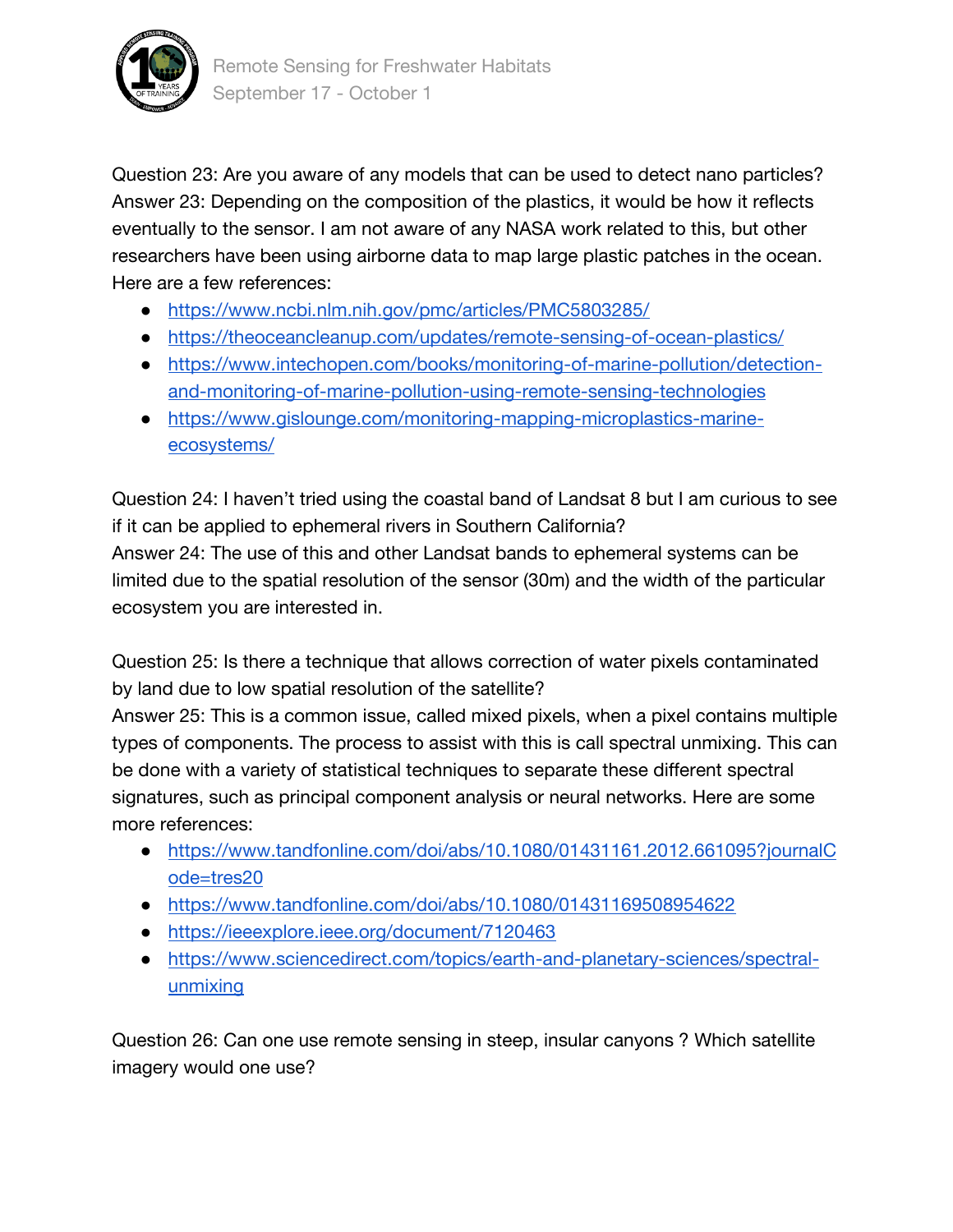

Answer 26: Some considerations to take into account are the area of the canyons and the slope. Also, the time when the image is acquired is important since the results may be influenced by shadows caused by the canopy which might be confused with dark water pixels.

Here's a reference that used a combination of satellite and airborne data to study steep canyons and landslides:

<https://www.sciencedirect.com/science/article/pii/S0169555X06004612>

Question 27: Do you have any recommended methods/algorithms to measure CDOM or TSS from satellite imagery?

Answer 27: Yes, in the references in the last slide there are a couple studies related to CDOM. There is a complete list of references at the end of this Q & A document.

Question 28: Can we use remote sensing in designing protected areas for conservation reasons in fisheries?

Answer 28: Please tune in for Part 2 next week and Amber will begin to cover these topics.

Question 29: How would someone without much training access data products and receive training on finding and using data? Google Earth Engine? Other? Answer 29: ARSET has many trainings available in the themes of land, water resources, air quality, and disasters. All previous trainings have the recordings, exercises available. We have had a couple GEE training and intend to have more.

Question 30: What type of resolutions have been achieved using the bathymetry mapping methods discussed. Could this be used with higher resolution plane/drone acquired imagery?

Answer 30: Some methods used Landsat data with bathymetry. Hyperspectral has been used too from CASI (spatial resolution of about 4 meters).

Question 31: How can I obtain the valor of the albedo and how this can show me degraded and / or ongoing desertification areas?

Answer 31: During the classification, be sure there are no shadows or clouds to be masked.

Here is some more information about Albedo-NDVI for desertification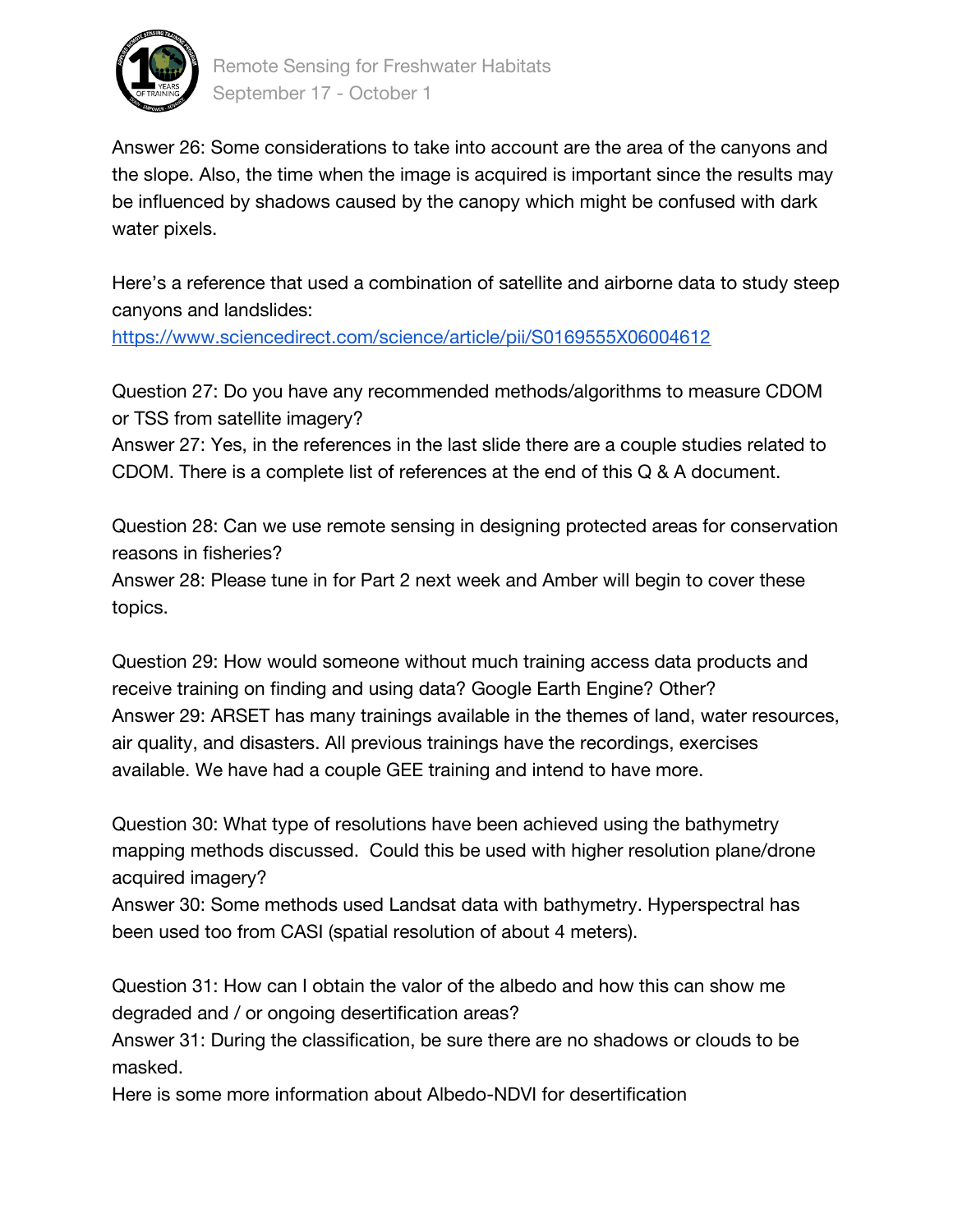

Remote Sensing for Freshwater Habitats September 17 - October 1

https://www.sciencedirect.com/science/article/pii/S1878029611005135 We can point you to the recent training in 2019 on the Trends. Earth tool for measuring and tracking desertification (https://arset.gsfc.nasa.gov/land/webinars/landdegradation-SDGs19)

Question 32: Is it possible to use VIS - NIR absorbance anomalies to reconstruct stream temperatures remotely? Answer 32: Landsat has been used for this. Here are some references: <https://www.sciencedirect.com/science/article/pii/S0303243414000075> <https://www.sciencedirect.com/science/article/abs/pii/S0034425715300663>

Question 33: What software would you suggest to analyze freshwater, apart from GIS? Answer 33: Open source such as Google Earth Engine and QGIS. Imagine, ERDAS, and ENVI are also used.

Question 34: In the process of land cover classification, I encountered some pixels that appeared as water-bodies whereas the actual area is not even a wetland. Could it be as a result of stormwater accumulation at the time of data collection? Answer 34: Yes. Water is usually a dark object in imagery. Also, be sure there are no cloud shadows in your study area as these could also be interpreted as a "water body".

Question 35: Where can one find bathymetry at 10 meters? Answer 35: USGS may have some at 10 meters.

USGS Bathymetry data: [https://nationalmap.gov/small\\_scale/mld/bathymi.html](https://nationalmap.gov/small_scale/mld/bathymi.html)  NOAA Bathymetry:<https://www.ngdc.noaa.gov/mgg/bathymetry/relief.html>

Question 36: What techniques can be used to atmospherically correct inland water bodies?

Answer 36: There are multiple types of algorithms for atmospheric correction. Sun glint is often an issue with imagery over water. Here are a few references: <https://www.sciencedirect.com/science/article/pii/S0034425719301099> [https://www.sciencedirect.com/topics/earth-and-planetary-sciences/atmospheric-](https://www.sciencedirect.com/topics/earth-and-planetary-sciences/atmospheric-correction)

[correction](https://www.sciencedirect.com/topics/earth-and-planetary-sciences/atmospheric-correction)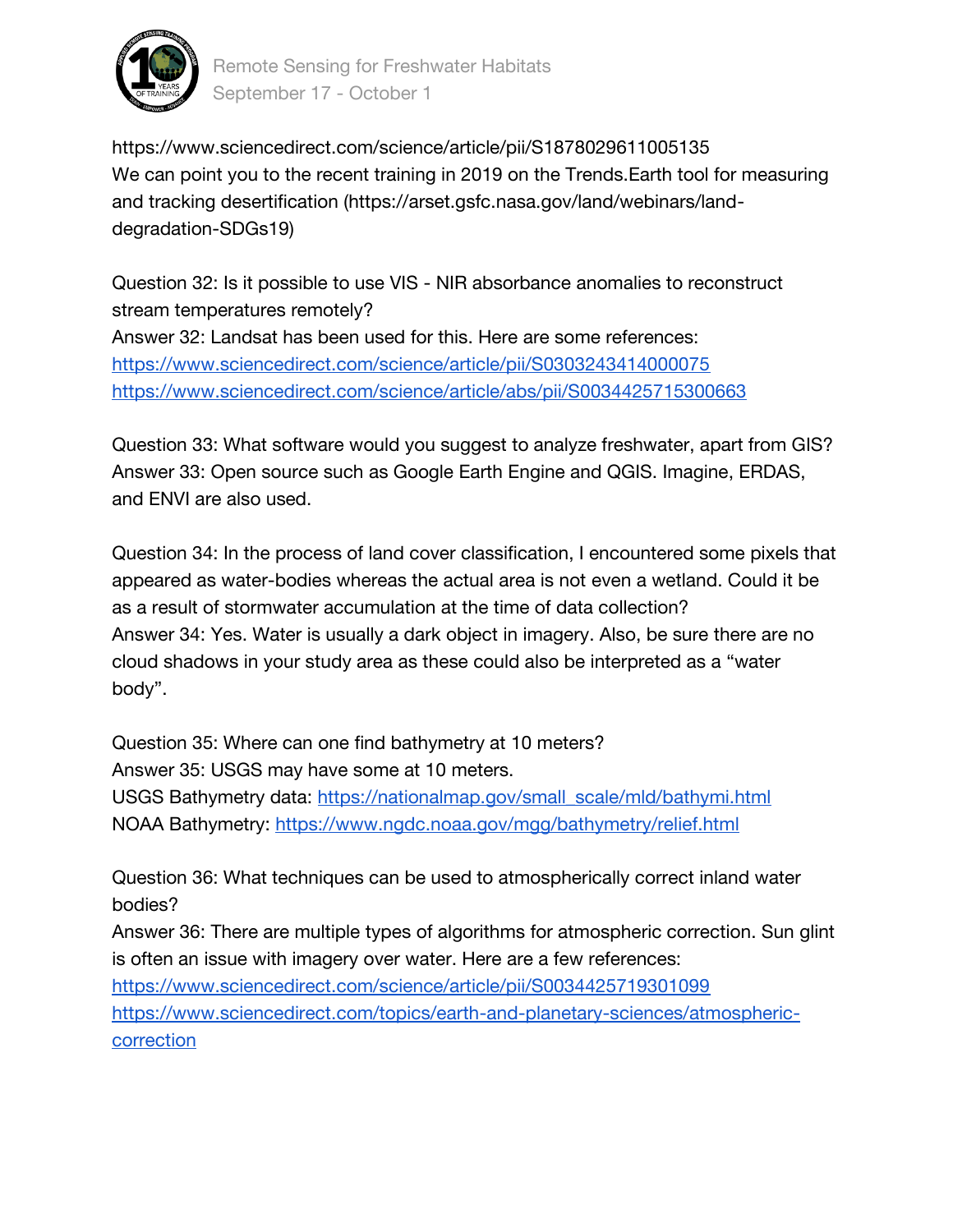

Remote Sensing for Freshwater Habitats September 17 - October 1

## **References cited:**

Legleiter et al. 2009. Spectrally based remote sensing of river bathymetry. Earth Surf. Process. Landforms. 34: 1039-1059

Flynn and Chapra. 2014. Remote sensing of submerged aquatic vegetation in a shallow non-turbid river using an unmanned aerial vehicle. Remote Sens. 6: 12815- 12836

Slonecker et al. 2016. The new Landsat 8 potential for remote sensing of colored dissolved organic matter (CDOM). Mar. Poll. Bull. 107: 518-527

Zhu et al. 2014. An assessment of remote sensing algorithms for colored dissolved organic matter in complex freshwater environments. Rem. Sens. Environ. 140: 766-778

Palmer et al. 2015. Validation of Envisat MERIS algorithms for chlorophyll retrieval in a large, turbid and optically-complex lake. Rem. Sens. Environ. 157: 158-169

Kudela et al. 2015. Application of hyperspectral remote sensing to cyanobacterial blooms in inland waters. Rem. Sens. Environ. 167: 196-205

Luck et al. 2010. Remote sensing analysis of physical complexity of North Pacific Rim rivers to assist wild salmon conservation. Earth Surf. Process. Landforms. 35: 1330- 1343

Whited et al. 2011. Estimation of juvenile salmon habitat in Pacific Rim rivers using multiscalar remote sensing and geospatial analysis. River Res. Applic. 29: 135-148

Crosman and Horel. 2009. MODIS-derived surface temperature of the Great Salt Lake. Rem. Sens. Environ. 113: 73-81

Palmer et al. 2015. Remote sensing of inland waters: Challenges, progress and future directions. Rem. Sens. Environ. 157: 1-8

Visser et al. 2015. Depth estimation of submerged aquatic vegetation in clear water streams using low-altitude optical remote sensing. Sensors. 15: 25287-25312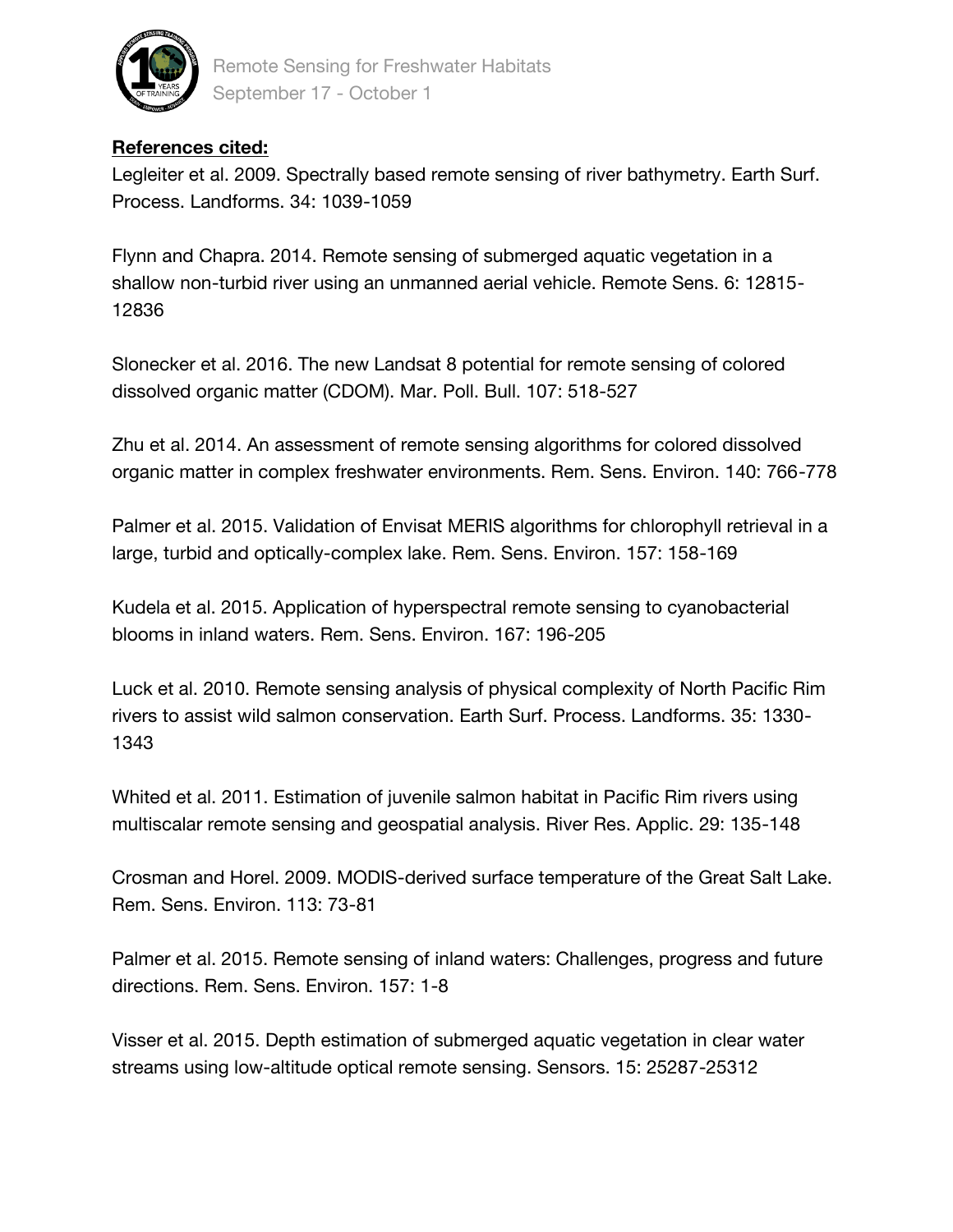

Pan et al. 2015. Estimation of water depths and turbidity from hyperspectral imagery using support vector regression. IEEE Geosci. Rem. Sens. Letters. 12: 2165-2169

Allouis et al. 2010. Comparison of LiDAR waveform processing methods for very shallow water bathymetry using Raman, near-infrared and green signals. Earth Surf. Process. Landforms. 35: 640-650

Bailly et al. 2010. Geostatistical estimations of bathymetric LiDAR errors on rivers. Earth Surf. Process. Landforms. 35: 1199-1210

Bird et al. 2010. Photogrammetric monitoring of small streams under a riparian forest canopy. Earth Surf. Process. Landforms. 35: 952-970

Dugdale et al. 2010. Aerial photosieving of exposed gravel bars for the rapid calibration of airborne grain size maps. Earth Surf. Process. Landforms. 35: 627-639

Höfle et al. 2009. Water surface mapping from airborne laser scanning using signal intensity and elevation data. Earth Surf. Process. Landforms. 34: 1635-1649

Jung et al. 2010. Characterization of complex fluvial systems using remote sensing of spatial and temporal water level variations in the Amazon, Congo, and Brahmaputra Rivers. Earth Surf. Process. Landforms. 35: 294-302

Niroumand-Jadidi and Vitti. 2016. Optimal band ratio analysis of Worldview-3 imagery for bathymetry of shallow rivers (case study: Sarca River, Italy). Int. Arch. Photogramm. Remote Sens. Spat. Inf. Sci. 361-365 MacVicar et al. 2009. Quantifying the temporal dynamics of wood in large rivers: field trials of wood surveying, dating, tracking, and monitoring techniques. Earth Surf. Process. Landforms. 34: 2031-2046

Smith and Pavelsky. 2009. Remote sensing of volumetric storage changes in lakes. Earth Surf. Process. Landforms. 34: 1353-1358

Verdin. 1985. Monitoring water quality conditions in large western reservoir with Landsat imagery. Photogramm. Eng. Rem. Sens. 51: 343-353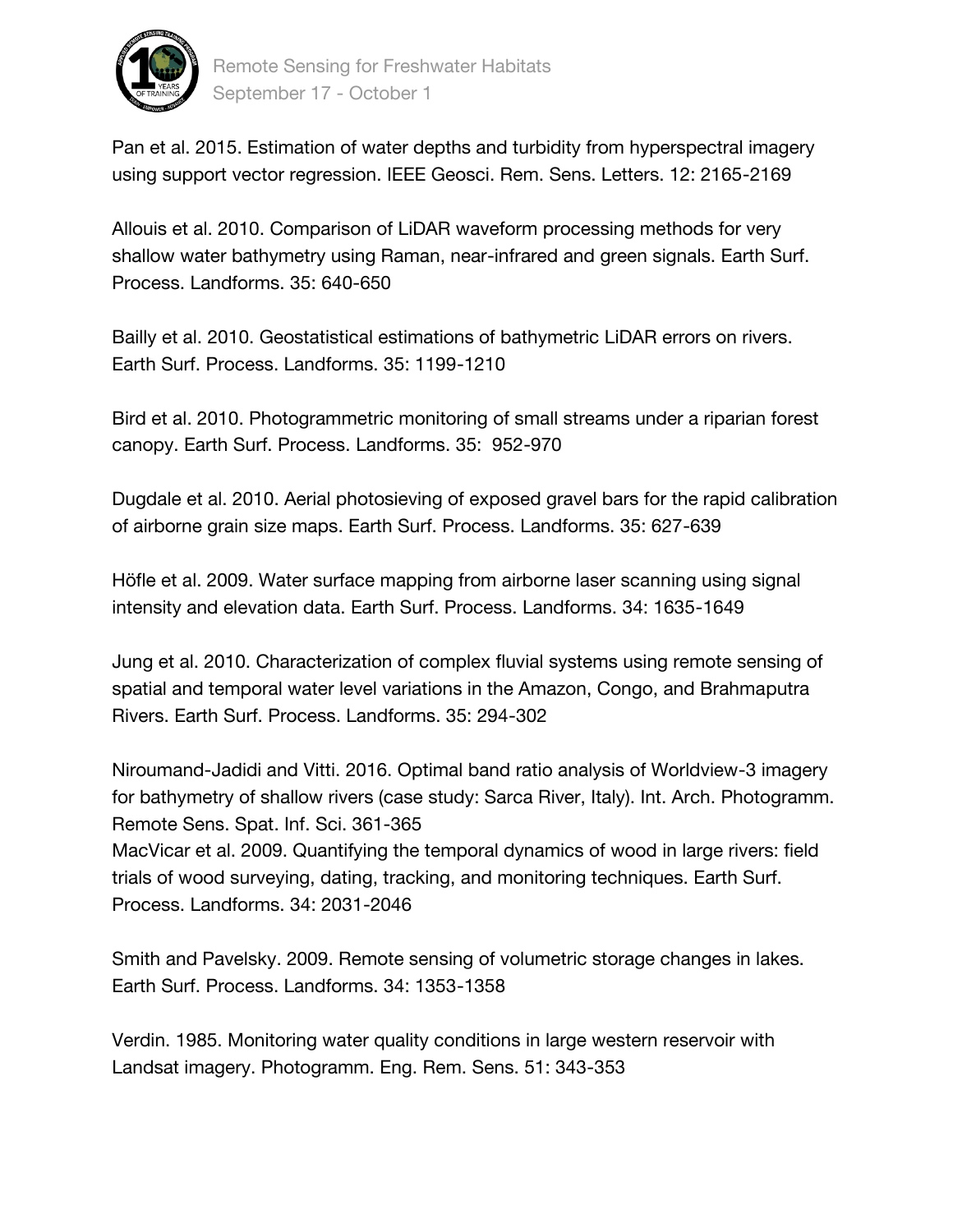

Dekker et al. 2001. Comparison of remote sensing data, model results, and in situ data for total suspended matter (TSM) in the southern Frisian lakes. Sci. Total Environ. 268: 197-214

Dekker et al. 2002. Analytical algorithms for lake water TSM estimation for retrospective analyses of TM and SPOT sensor data. Int. J. Rem. Sens. 23: 15-35

Olmanson et al. 2008. A 20-year Landsat water clarity census of Minnesota's 10,000 lakes. Rem. Sens. Environ. 112: 4086-4097

Tebbs et al. 2013. Remote sensing of chlorophyll-a as a measure of cyanobacterial biomass in Lake Bogoria, a hypertrophic, saline-alkaline, flamingo lake, using Landsat ETM+. Rem. Sens. Environ. 135: 92-106

Kutser. 2012. The possibility of using the Landsat image archive for monitoring long time trends in coloured dissolved organic matter concentration in lake waters. Rem. Sens. Environ. 123: 334-338

Bukata et al. 1981. Optical water quality model of Lake Ontario. 2: Determination of chlorophyll a and suspended mineral concentrations of natural waters from submersible and low altitude optical sensors. Appl. Optics. 20: 1704-1714

Mortimer. 1988. Discoveries and testable hypotheses arising from Coastal Zone Color Scanner imagery of southern Lake Michigan. Limnol. Oceanogr. 33: 203-226

Heim et al. 2005. Variation in Lake Baikal's phytoplankton distribution and fluvial input assessed by SeaWiFS satellite data. Global. Planet. Change. 46: 9-27

Binding et al. 2007. Trends in water clarity of the lower Great Lakes from remotely sensed aquatic color. J. Great Lakes Res. 33: 828-841

Korosov et al. 2007. Satellite-data-based study of seasonal and spatial variations of water temperature and water quality parameters in Lake Ladoga. J. Appl. Rem. Sens. 1: 011508.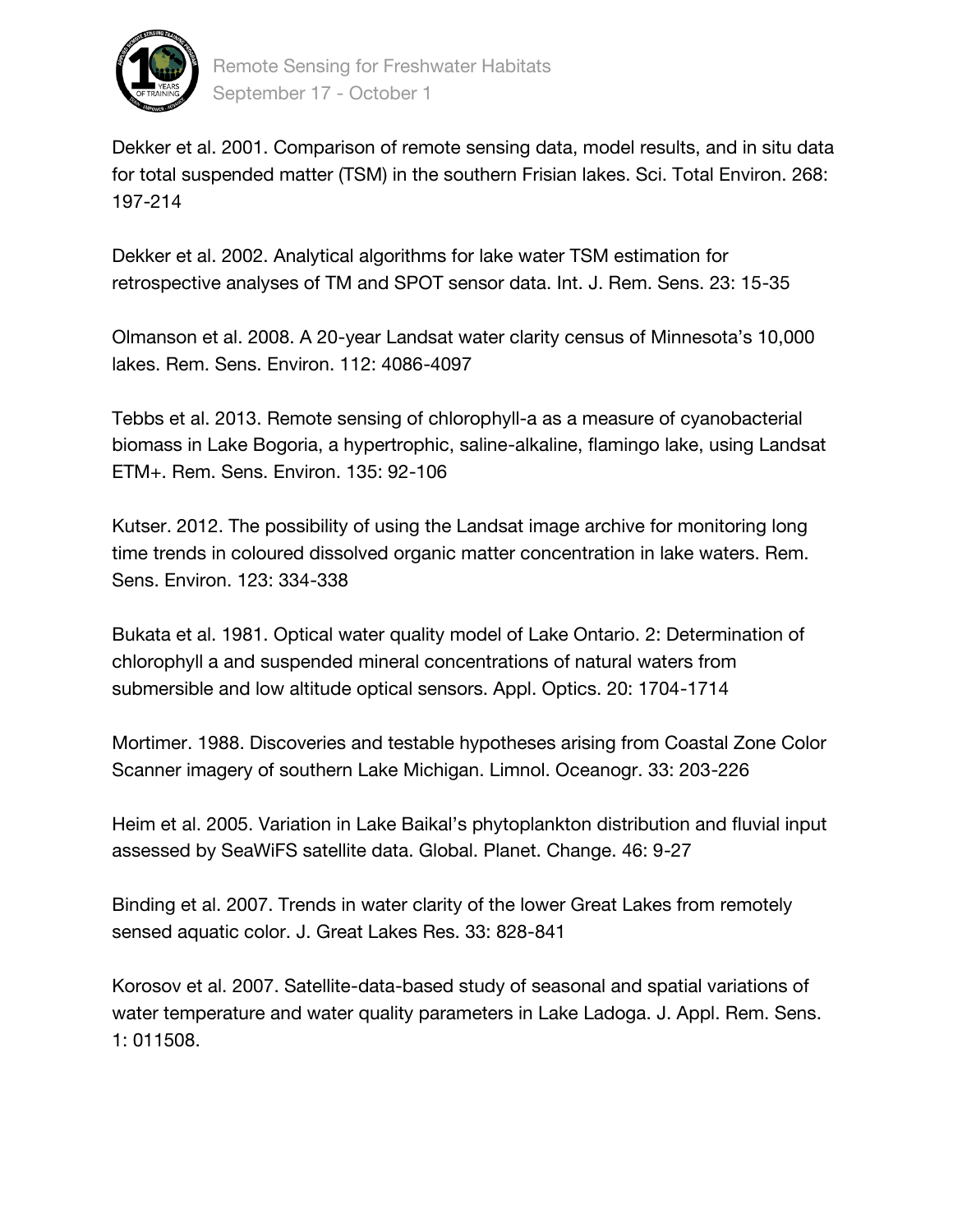

Wang et al. 2011. Water property monitoring and assessment for China's inland Lake Taihu from MODIS-Aqua measurements. Rem. Sens. Environ. 115: 841-854

Chang et al. 2012. Spatiotemporal pattern validation of chlorophyll-a concentrations in Lake Okeechobee, Florida, using a comparative MODIS image mining approach. Int. J. Rem. Sens. 33: 2233-2260

Kaba et al. 2014. Evaluating suitability of MODIS-Terra images for reproducing historic sediment concentrations in water bodies: Lake Tana, Ethiopia. Int. J. Appl. Earth. Obs. Geoinf. 26: 286-297

Bresciani et al. 2011. Multi-temporal assessment of biophysical parameters in lakes Garda and Trasimeno from MODIS and MERIS. Italian J. Rem. Sens. 43: 49-62

Matthews et al. 2012. An algorithm for detecting trophic status (chlorophyll-a), cyanobacterial-dominance, surface scums and floating vegetation in inland and coastal waters. Rem. Sens. Environ. 124: 637-652

Hunter et al. 2008. The spatial dynamics of vertical migration by Microcystis aeruginosa in a eutrophic shallow lake: A case study using high spatial resolution timeseries airborne remote sensing. Limnol. Oceanogr. 53: 2391-2406

Hunter et al. 2010. Hyperspectral remote sensing of cyanobacterial pigments as indicators for cell populations and toxins in eutrophic lakes. Rem. Sens. Environ. 114: 2705-2718

Mishra et al. 2009. A novel algorithm for predicting phycocyanin concentrations in cyanobacteria: A proximal hyperspectral remote sensing approach. Rem. Sens. 1: 758- 775

Hoge et al. 1993. Inherent optical properties of the ocean: retrieval of the absorption coefficient of chromophoric dissolved organic matter from fluorescence measurements. Limnol. Oceanogr. 38(7): 1394-1402